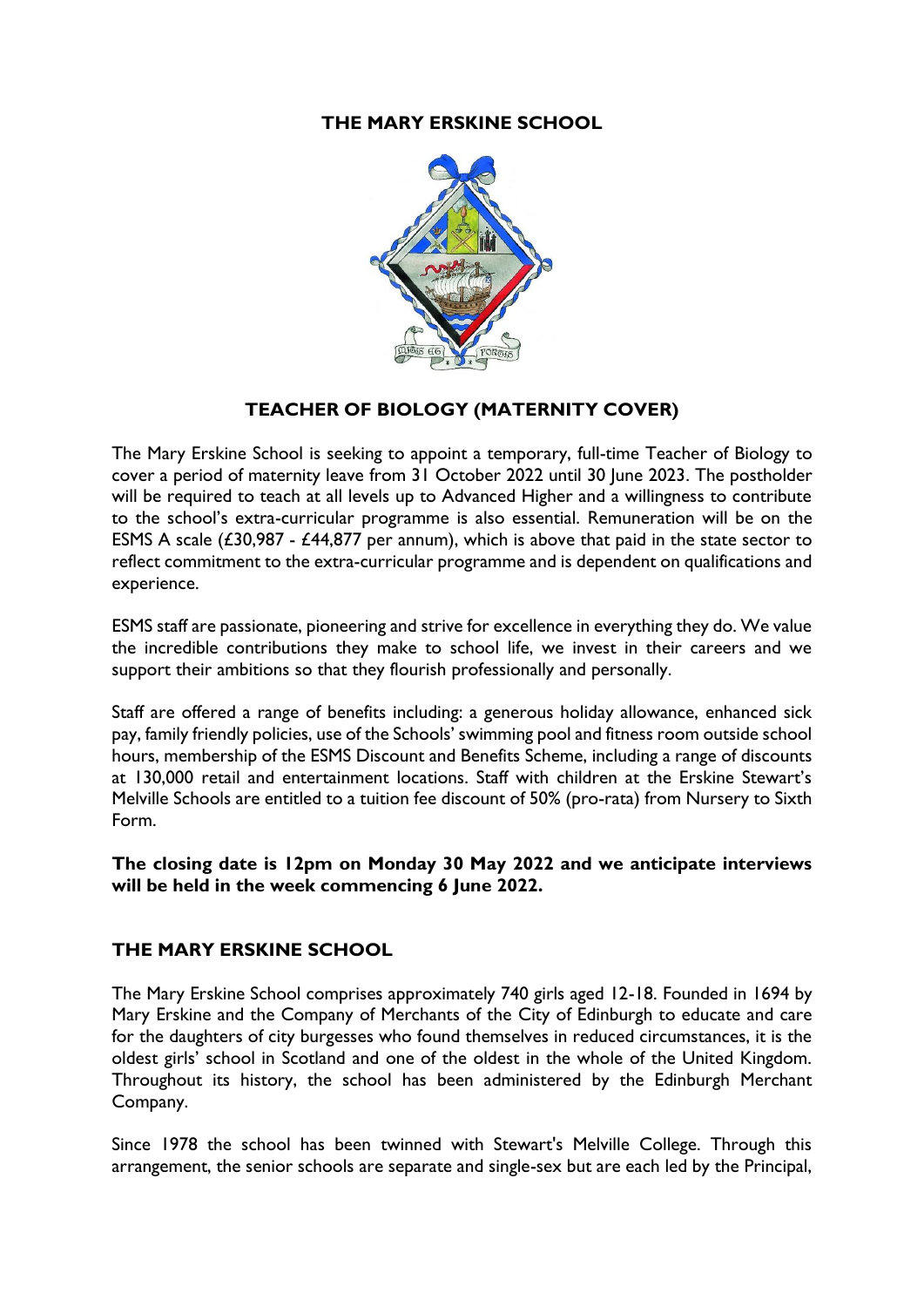while all the girls and boys below the age of 12 are educated together in the ESMS Junior School. Senior school boys and girls come together in orchestras, choirs, drama and musicals, as well as in numerous Outdoor Education projects and in the Combined Cadet Force. Since August 1999, the Sixth Year has become a genuinely 'twinned' experience, with boys and girls jointly comprising a single academic, pastoral and social unit.

The Mary Erskine School was inspected by Her Majesty's Inspectors in 2017 and was highly commended in the subsequent report. It was named The Sunday Times Scottish Independent Secondary School of the Year 2012.

The Erskine Stewart's Melville Schools have a charitable foundation and today provide financial assistance to over 150 bursary holders, who attend Stewart's Melville College or The Mary Erskine School.

# **BUILDINGS**

The school, named The Mary Erskine School in 1944 to mark the 250th anniversary of its foundation, has been housed on various sites in the city - the Cowgate, Bristo, Lauriston and Queen Street - and the buildings are depicted on the engraved glass panels in the entrance hall. In October 1966 the school moved to purpose-built accommodation on the magnificent 38 acre site adjoining Ravelston House. These new facilities have been enhanced by the building of a Sixth Form Centre in 1995 and by the more recent refurbishment of the Science Laboratories, Art Department, Home Economics Department, Careers Department, Library, ICT suite, the provision of two floodlit Astroturf hockey pitches, and the construction of six new tennis courts.

A new Sports Hall was completed in October 2000. It houses the National Cricket Academy and the Scottish Cricket Offices. A community sports facility is in operation seven days a week, outwith school hours and the project, which is linked to the sports facilities at Queensferry Road, are managed by the Community Sports Development Manager.

#### **CURRICUI UM**

The Erskine Stewart's Melville Schools are committed to the all-round personal development of all children in their care. Their education is underpinned by nine values: appreciation, commitment, confidence, enthusiasm, grace, integrity, kindness, respect and responsibility.

The school curriculum corresponds predominantly with practice in Scotland. Girls generally sit the public examinations prescribed by the Scottish Qualifications Authority. It is normal for girls to sit a combination of eight subjects at National 5 and to proceed to Higher courses in S5. The majority will return for a final year in Sixth Form, with a high proportion taking Advanced Highers. 'A' Levels are offered in Product Design and in Music.

# **TEACHERS**

There are approximately 80 teachers at the school. They rely on an excellent team of support staff, whose high standards contribute greatly to the quality of the school.

#### **PROFESSIONAL REVIEW AND DEVELOPMENT**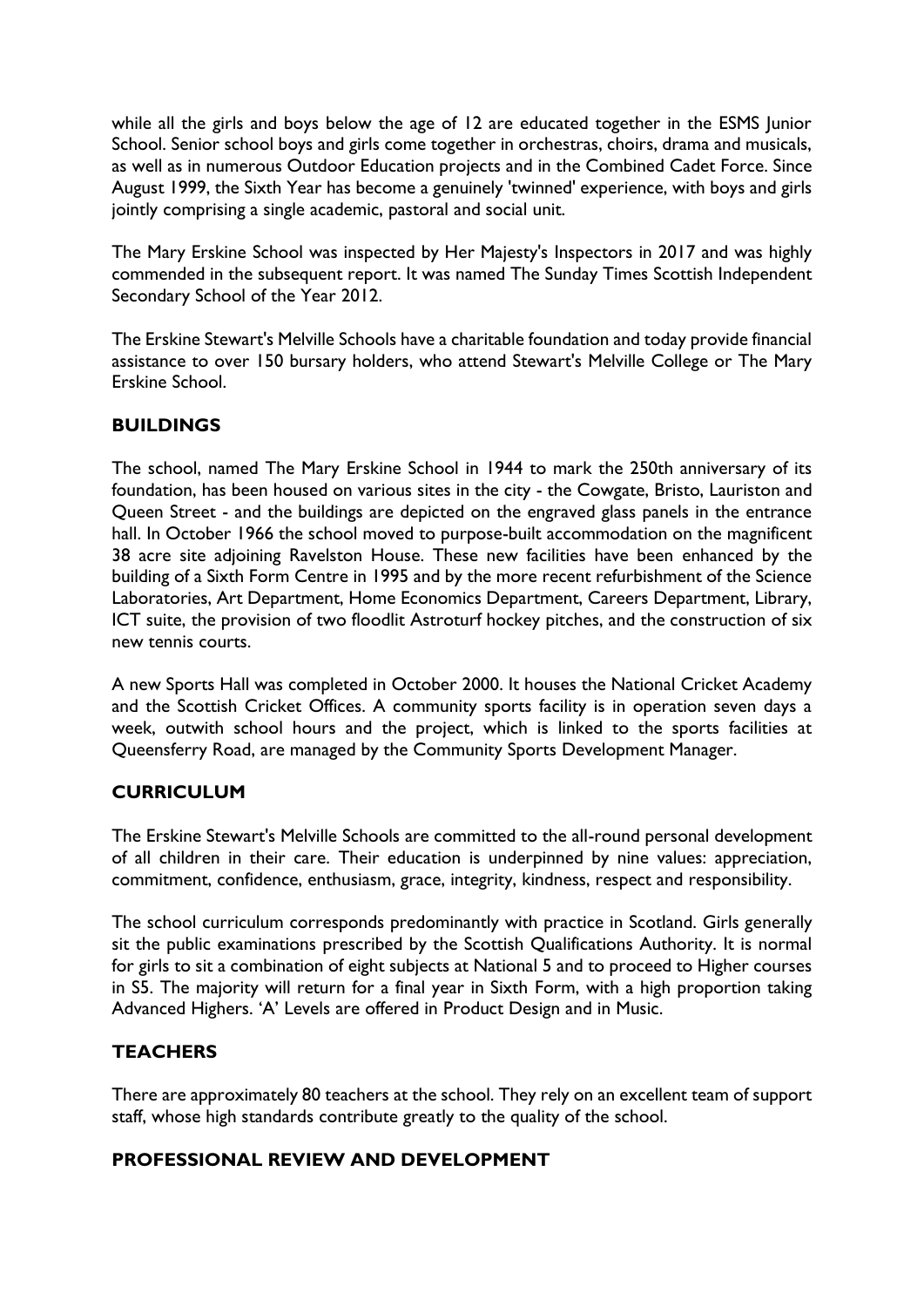All staff participate in a regular cycle of professional review.

### **EXTRA CURRICULAR ACTIVITIES**

Teachers are expected to play a full and active part in the extra-curricular life of the school. The ability to contribute to Sport and in particular hockey or basketball would be an advantage.

### **THE DEPARTMENT**

The Biology Department is a popular and successful department currently with four full time teachers and one part time teacher. We have exclusive use of four purpose-built laboratories in the main science block plus a prep room and staff base. We are well supported by a fulltime Biology technician.

In the session 2021-22, 21 students took the Advanced Higher examination, 69 pupils sat the Higher examination, and 100 pupils sat National 5. The joint Sixth Year is large and lively and incorporates several visits and field trips over the year in collaboration with Stewart's Melville College (SMC). The S2 Biology course has been designed to prepare pupils for National 5 and integrate with the Science courses taught in S1 and Primary 7. The department has high academic standards, with high pass rates at all three levels. We pride ourselves in working collaboratively to implement a range of teaching strategies to support effective learning for all levels of ability. In addition, we are committed to the all-round development of our pupils, and we organise an extensive programme of extra-curricular events including a conservation club, many revision and study support clubs, trips to external lectures and participation in national competitions such as the Royal Society of Biology Challenge.

# **THE POST**

This is a full time, temporary position to cover a period of maternity leave available from 31 October 2022 until 30 June 2023. The successful candidate may be asked to work at all levels up to and including Advanced Higher.

The postholder would be expected to be allocated 21 timetabled hours per week. All staff in the department contribute to curricular development, ensuring that teaching resources are regularly reviewed and updated. It is expected that the successful candidate will assist with the department's co-curricular and extra-curricular events, as well as to those of the wider school. A commitment to the Schools' outstanding extra-curricular programme is a prerequisite.

# **APTITUDE**

- A motivating presence in the classroom
- Excellence as a practitioner
- Commitment to the nurture of all young people
- A role-model for all young people
- Ability to multi-task and prioritise
- Attention to detail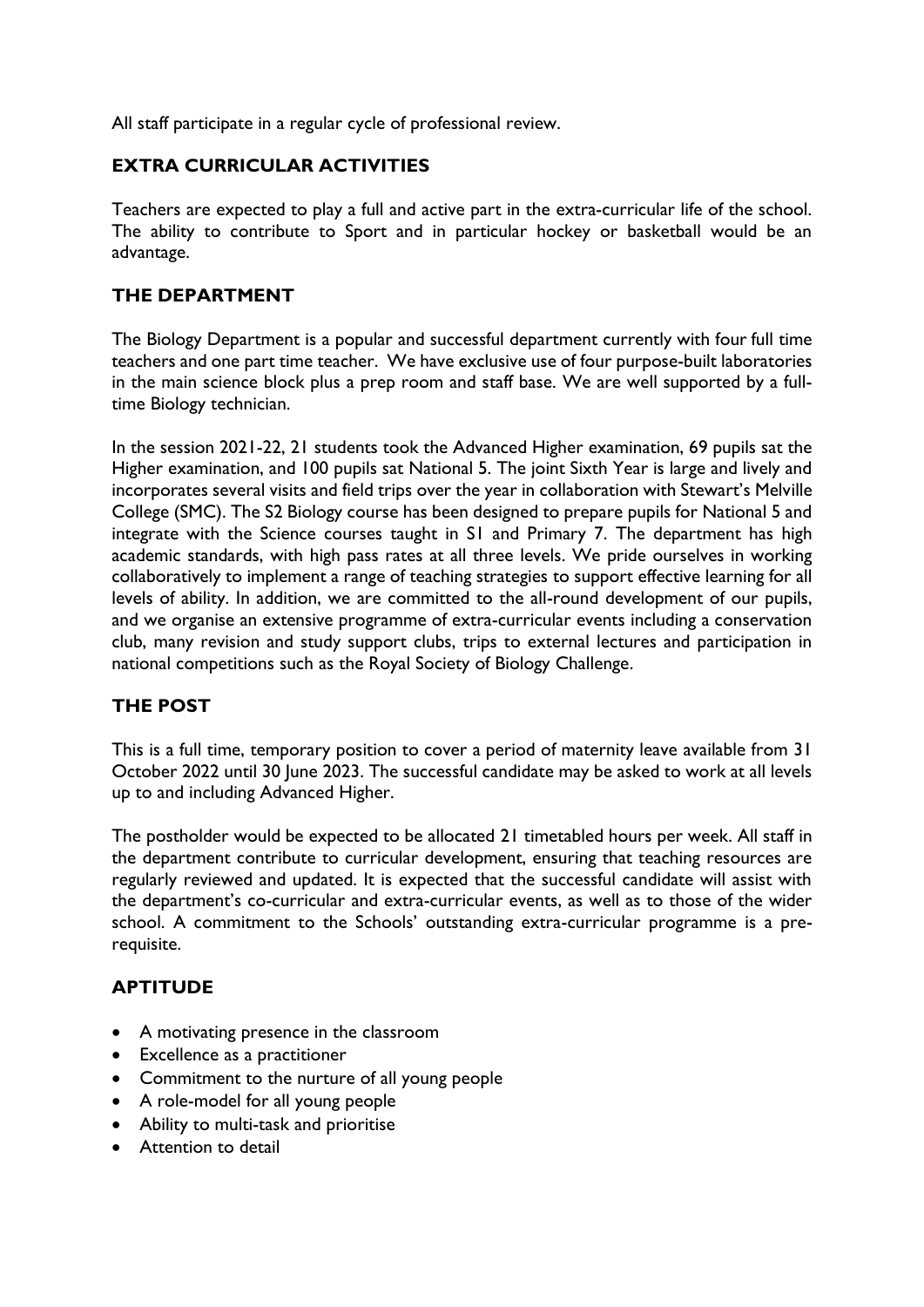- Independent, self-motivated and organised, with an ability to collaborate with colleagues across the wider school community
- Determination to maintain high standards and expectations
- People focused
- A friendly, approachable, dependable team-player.

### **SKILLS, EXPERIENCE AND QUALIFICATION**

#### **Essential**

- General Teaching Council for Scotland (GTCS) registered, or eligible for registration
- Recognised teaching qualification
- Subject specific degree level qualification.

#### Desirable

• Familiarity with Scottish Qualifications (SQA N5, Higher and Advanced Higher).

# **REMUNERATION AND OTHER CONSIDERATIONS**

As an equal opportunities employer, ESMS is committed to the equal treatment of all current and prospective employees and does not condone discrimination on the basis of age, disability, sex, sexual orientation, pregnancy and maternity, race or ethnicity, religion or belief, gender identity, or marriage and civil partnership. We aspire to have a diverse and inclusive workplace and strongly encourage suitably qualified applicants from a wide range of backgrounds to apply and join ESMS.

| <b>Position</b>       | This is a full time, temporary maternity cover available from 31<br>October 2022 to 30 June 2023.                                                                                                                                                                                                                                                                                                                           |
|-----------------------|-----------------------------------------------------------------------------------------------------------------------------------------------------------------------------------------------------------------------------------------------------------------------------------------------------------------------------------------------------------------------------------------------------------------------------|
| <b>Salary</b>         | Remuneration will be on the ESMS A scale $(£30,987 - £44,877)$ ,<br>which is above that paid in the state sector to reflect commitment<br>to the extra-curricular programme and is dependent on<br>qualifications and experience. Salaries are reviewed annually on I<br>April.                                                                                                                                             |
| <b>Right to Work</b>  | ESMS is unable to sponsor the employment of international<br>workers in this role. International applicants will therefore be<br>unable to apply for and secure a Skilled Worker visa. The successful<br>candidate will only be able to take up this role if they can<br>demonstrate an alternative right work in the UK.                                                                                                   |
| <b>Pension</b>        | All teachers are automatically enrolled into the Scottish Teachers'<br>Pension Scheme.                                                                                                                                                                                                                                                                                                                                      |
| <b>Staff Benefits</b> | Staff are offered a range of benefits including: free school lunch<br>during term time (in return for supervisory duties), use of the<br>Schools' swimming pool and fitness room outside school hours and<br>membership of the ESMS Discount and Benefits Scheme, including<br>a range of discounts at 130,000 retail and entertainment locations.<br>All staff with children at the Erskine Stewart's Melville Schools are |